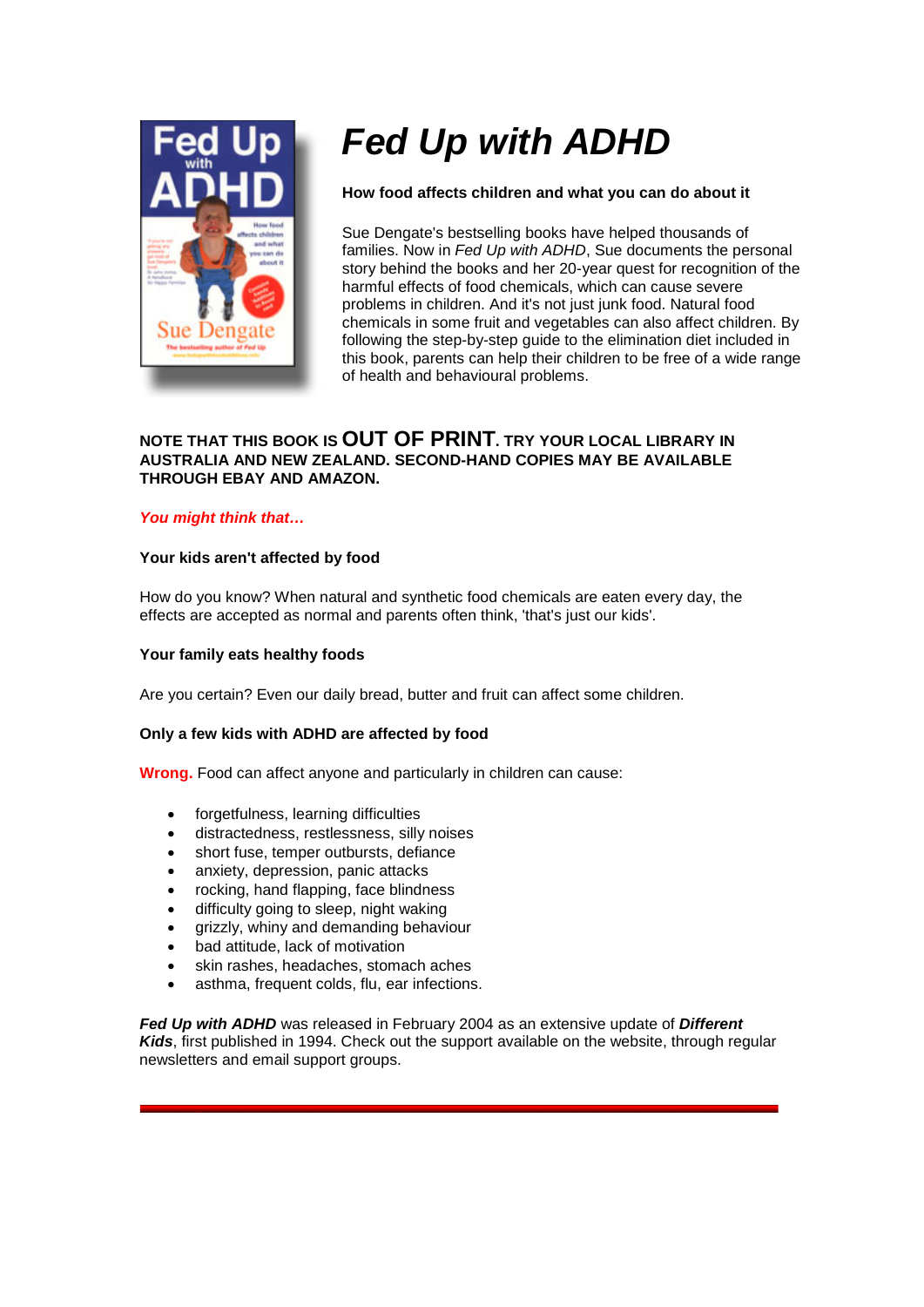'Ever wondered about the numbers on food labels? This book reveals many of the answers' **New Idea**

'A reminder to all parents to take a closer look at what their children are eating' **Melbourne Age.**

**ISBN** 9781740512305 **SUBJECT** Attention Deficit Hyperactivity Disorder; ADHD; diet therapy; food additives **PAGES** 260 **PUBLISHER** Random House Australia **PUBDATE** 2004

# **INTRODUCTION from Fed Up with ADHD**

Over the last forty years, an increasing number of mothers have discovered that their children who don't bring them the joy they expect. Instead, their children are demanding or defiant, forgetful or anxious, irritable or restlessness. Maybe they don't do well at school, or perhaps they are difficult to live with. They're all different, but they share one characteristic - they make life hard for their parents and teachers.

At first, experts told us it was our fault. If we couldn't control our children, it was because we weren't firm enough. We just needed to learn better behaviour management. Then they told us that our children had been born with a chemical imbalance in their brain which must be treated with medication. They were encouraged by drug companies which spend millions of dollars a day promoting their products to doctors.

'What about food?' some parents said. There are hundreds of additives in our food and thousands of chemicals in our air, soil and water which weren't there forty years ago. Funded by the giant food industry, a few experts in the 1970s carried out some studies and concluded that children's behaviour wasn't affected by foods. Those who disagreed were ignored.

The US Food and Drug Administration is the world's most powerful food authority. In a booklet co-sponsored by the food industry, the FDA says that food colours don't affect children's behaviour. Independent scientists disagree. There is overwhelming evidence of the effects of foods on children's behaviour and anyone who says otherwise is out of date.

In 2002, research with Isle of Wight preschoolers found that children could be affected ny colours and preservatives whether they had ADHD or not, that avoiding additives could be as effective as some forms of medication and it was estimated that the prevalence of ADHD might be reduced from 15 to 6 per cent by removing certain additives from the diet. In the following year, when additive-free food was provided for an entire primary school class for two weeks, nearly 60 per cent of the children improved.

Most people talk about diet versus medication for behaviour problems, but the question should be: which diet? There are as many diets as there are allergy clinics. Some are much better than others. This book is about my search. It took me eleven years to find the most effective - and best researched - diet in the world from an allergy clinic in Sydney. I call it the Failsafe diet because that's what the diet is: Free of Additives and Low in Salicylates, Amines and Flavour Enhancers.

I had never heard of salicylates but for most children with behaviour problems, salicylates are at least as important as food additives. Salicylates are natural pesticides produced by plants to protect themselves against insects and diseases. We all know that artificial pesticides can affect people, but it is harder to understand that natural pesticides can affect some people too.

Salicylates are in most plant foods such as fruits and vegetables. A group of food chemicals called amines also occur in some fruit and vegetables as well as protein foods such as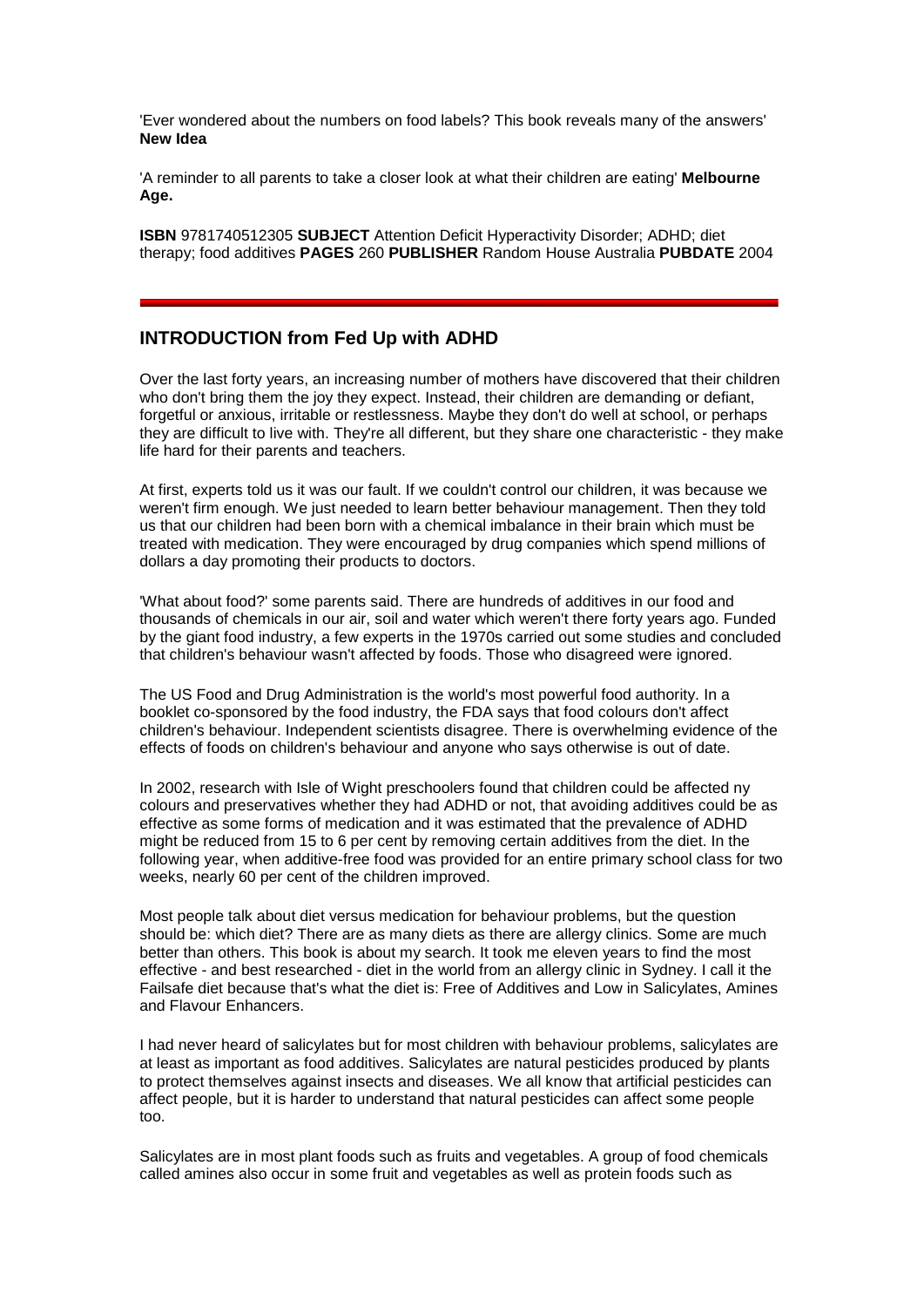cheese. Amines may be associated with impulsive and aggressive behaviours in some children. Foods we consider healthy are not necessarily the best for our children.

Then there are the additives which have crept in to our foods - preservatives, colours or flavour enhancers in foods as basic as our bread and butter. Whether you feed your family junk food or healthy food, you might unknowingly be fuelling your child's behaviour and learning problems. People think they will know if their children are affected by food chemicals because they will see reactions, but that's not what happens. Parents rarely see the connection.

In the US, nearly one child is five is estimated to have developmental, behavioural or learning disabilities such ADHD (attention deficit hyperactivity disorder), developmental coordination disorder (CD), oppositional defiant disorder (ODD), conduct disorder (CD), Asperger's disorder, Tourette's disorder, autism, PDD (pervasive developmental disorder), anxiety, depression or bipolar disorder. Some children don't have any diagnosed disorders, but they can be moody or defiant.

Many of the symptoms of food intolerance overlap with the symptoms of the disorders above. It is possible to have food intolerance by itself or in association with other conditions.

If your child's behaviour is related to food intolerance, then the failsafe diet will take care of the food-related symptoms but you may need other inventions such as behaviour management, special education, and motor sensory programs. Parents report that other interventions are much more effective once the diet has kicked in.

# **FOOD INTOLERANCE AND BEHAVIOUR**

#### **The quiet ones**

• inattention, forgetfulness, unexplained tiredness, difficulty concentrating • anxiety, depression, panic attacks.

May be diagnosed with inattentive ADHD

#### **The restless ones**

• irritability • restlessness • inattention • difficulty settling to sleep, restless legs, night waking, night terrors.

May be diagnosed with hyperactive ADHD

#### **The defiant ones**

• losing temper • arguing with adults • refusing requests and defying rules • deliberately annoying others • blaming others • touchy and easily annoyed • angry and resentful • spiteful and vindictive.

May be diagnosed with Oppositional Defiant Disorder (ODD)

Other symptoms of food intolerance include low muscle tone in muscles associated with coordination, handwriting, reading, speech, bladder and bowel control and ailments such as headaches, rashes and asthma.

It makes sense to get rid of the problems caused by foods before deciding which management strategies or medication to use for the symptoms that are left - if any.